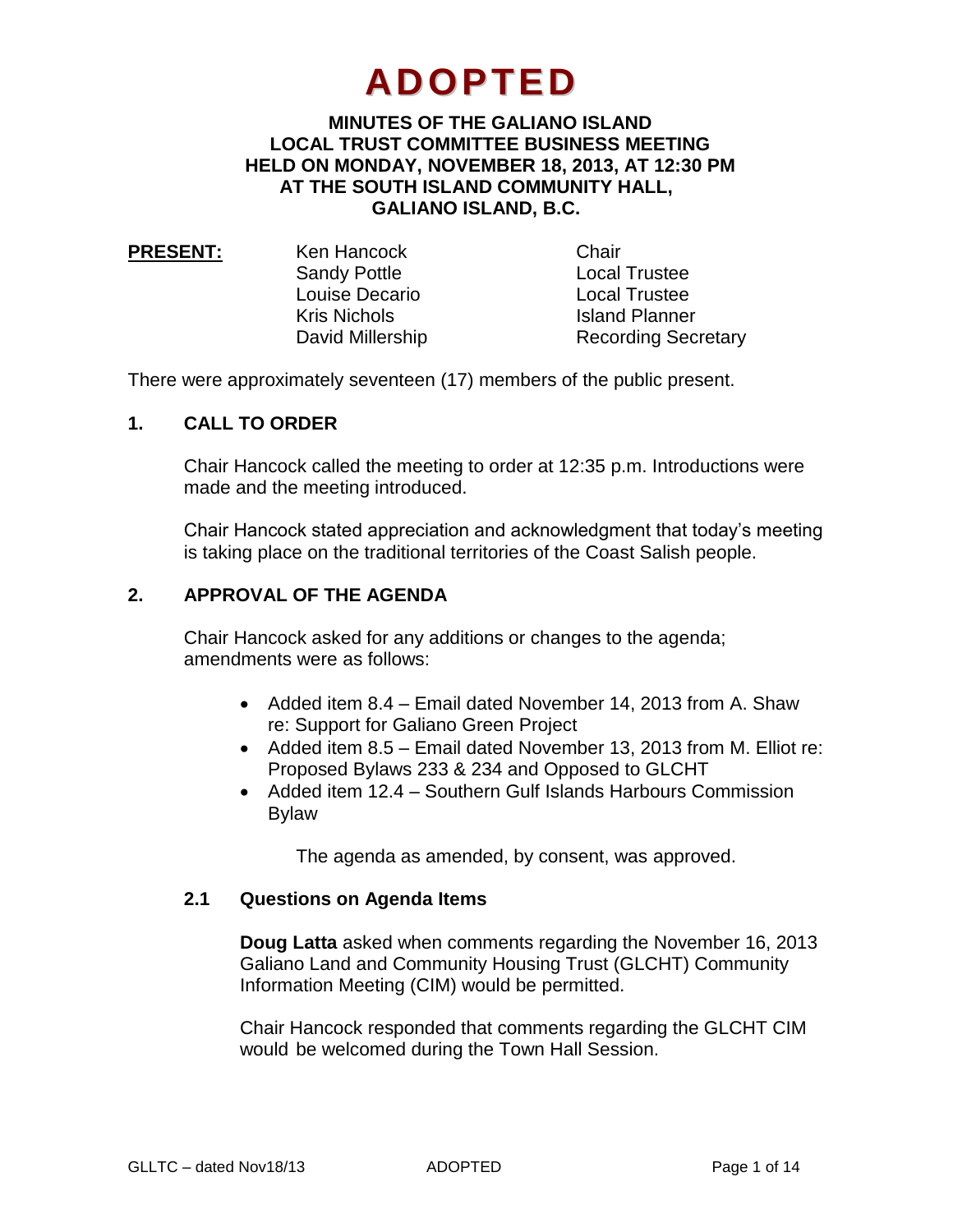# **2.2 Town Hall Session**

Chair Hancock invited the public to make comment.

**Doug Latta** stated support for GLCHT, the November 16, 2013 CIM, sustainable lifestyles, addressing project concerns and working with the Local Trust Committee (LTC).

There was some discussion regarding GLCHT, specifically relating to: project timeline; CIM presented figures; final report needing to be received by the LTC; feasibility, affordability, and minimum income;and applicant asset(s) threshold.

**Tom Hennessy** stated support for GLCHT. He stated surprise regarding correspondence item 8.5.

There was some discussion regarding fencing and M. Elliot having many concerns regarding GLCHT.

**Gary Coward** stated support for GLCHT. He stated support for the word "assigned" being used instead of the word "donated" when referencing community benefit via applications that include such (i.e.: Keefer, Dewinetz, Zizzy/Brown). He stated support for the LTC to decide community benefit(s) without applicant(s) influence and encouraged the LTC to consider many groups as potential recipients.

**Andrew Loveridge** stated support for GLCHT and the proposed location. He stated support for the good will of the forest lot owners and encouraged everyone in the community to work together.

**Tom Hennessy** stated support for the LTC to consider many groups as potential recipients of community benefit via rezoning applications.

**Art Moses** stated concern regarding BC Ferries and their recent announcement of cuts to service(s) and the senior's discount. He encouraged the Islands Trust and LTC to oppose the cuts.

There being no further comments from the public, Chair Hancock closed the Town Hall meeting.

## **3. COMMUNITY INFORMATION MEETING**

None

## **4. PUBLIC HEARING**

None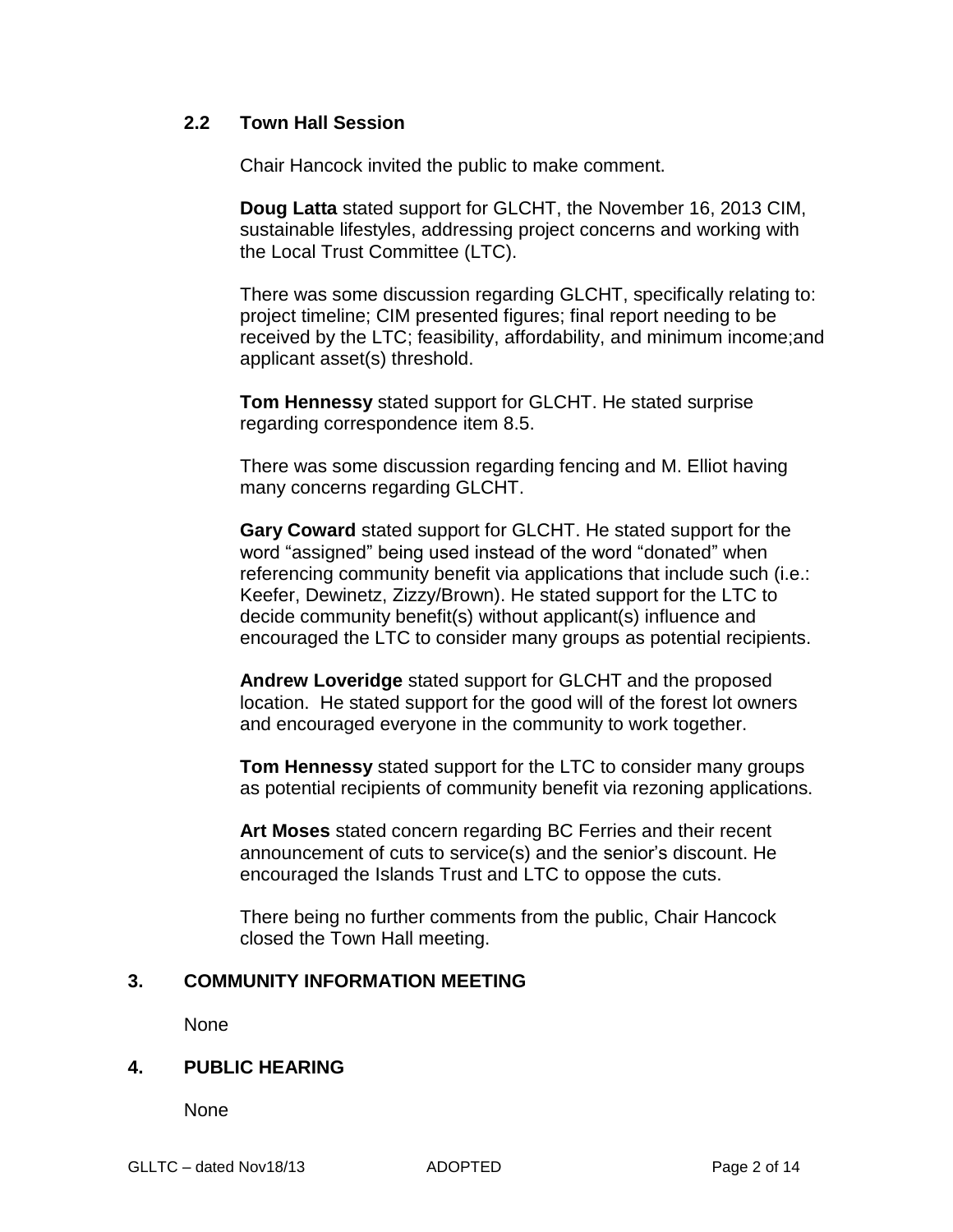# **5. PREVIOUS MEETINGS**

# **5.1 Local Trust Committee Minutes for Adoption**

## **5.1.1 Galiano Island Local Trust Committee Meeting Minutes of October 7, 2013**

Amendments:

• Page 10, item 13.7, first paragraph  $-$  replace two instances of the word "motion" with "resolution".

> The Minutes of October 7, 2013 Local Trust Committee Meeting were Adopted as amended by consent.

# **5.2 Public Hearing Record and Community Information Meeting**

None

# **5.3 Section 26 Resolutions without Meeting**

None

# **5.4 Advisory Planning Commission**

**5.4.1 Galiano APC Adopted Meeting Minutes of July 11, 2013**

Received for information.

# **5.4.2 Galiano APC Adopted Meeting Minutes of September 24, 2013**

Received for information.

# **6. BUSINESS ARISING FROM THE REPORT**

## **6.1 Follow-up Action Report**

## **6.1.1 FUAL Report dated November 2013**

Planner Nichols provided information and items were discussed with regards to status and action.

Specific to "Done" items – Planner Nichols will remove them.

Trustee Decario stated that a meeting with the Ministry of Transportation and Infrastructure (MoTI) regarding Galiano's parking issues would hopefully take place this week.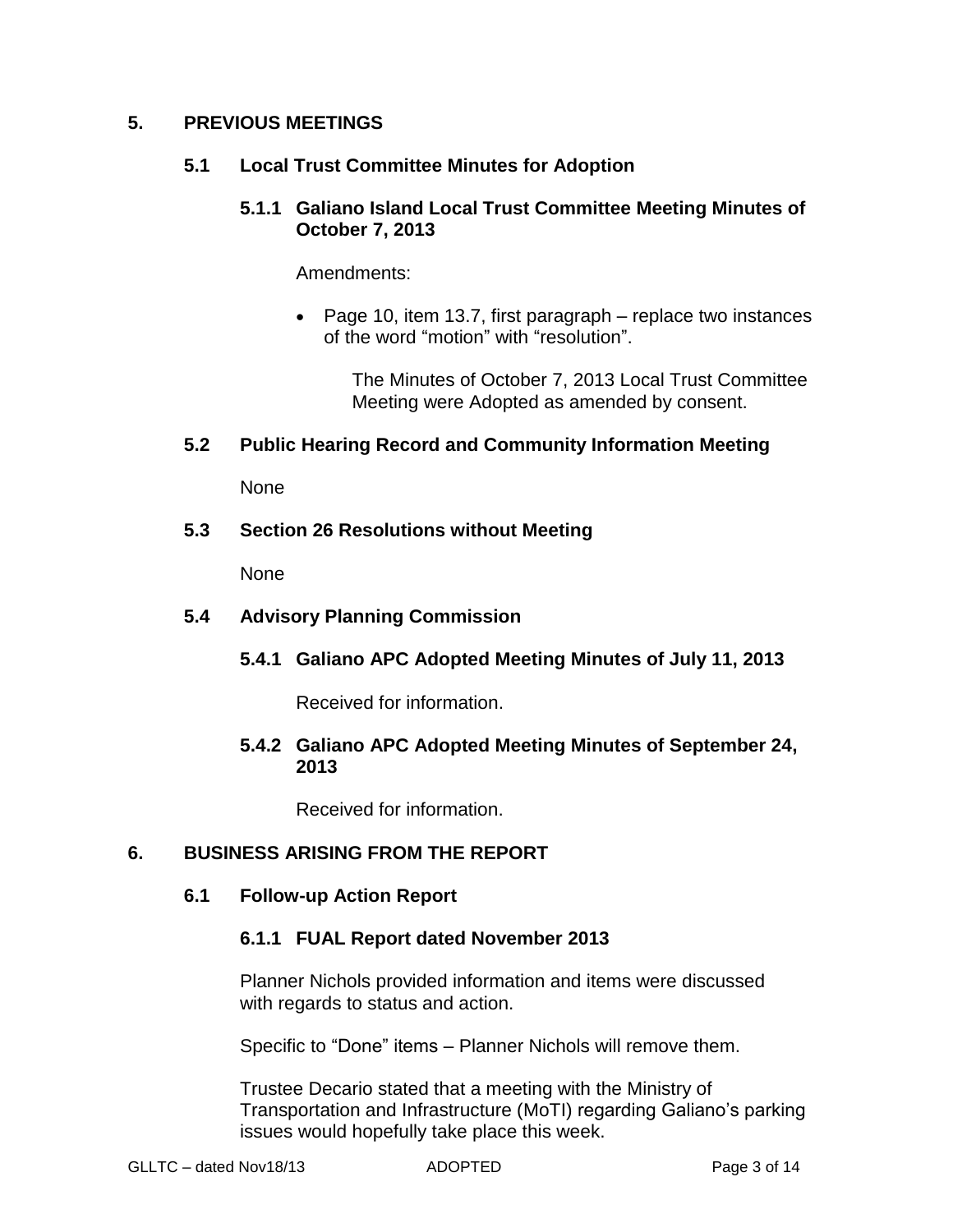## **7. DELEGATIONS**

None

## **8. CORRESPONDENCE**

- Note: Correspondence items are received by virtue of being on the agenda.
- Note: Correspondence received concerning applications and/or projects will be considered with the application/project.

## **8.1 Email dated October 10, 2013 from Andrea Palframan re: Letter of Support for Galiano Green**

Received

**8.2 Letter dated October 29, 2013 from Andy Beers re: Letter of Support for Galiano**

Received

**8.3 Letter dated October 29, 2013 from Christina Talbot re: Letter of Support for Galiano**

Received

**8.4 Email dated November 14, 2013 from A. Shaw re: Support for Galiano Green Project**

Received

**8.5 Email dated November 13, 2013 from M. Elliot re: Proposed Bylaws 233 & 234 and Opposed to GLCHT**

Received

## **9. APPLICATIONS, PERMITS, BYLAWS AND REFERRALS**

#### **9.1 Salt Spring Island Local Trust Committee Bylaw No. 470 Referral**

#### Resolution GL-LTC-122-13

It was Moved and Seconded that the Galiano Island Local Trust Committee considered Salt Spring Island Local Trust Committee Bylaw No. 470 and decided Interests Unaffected by Bylaw.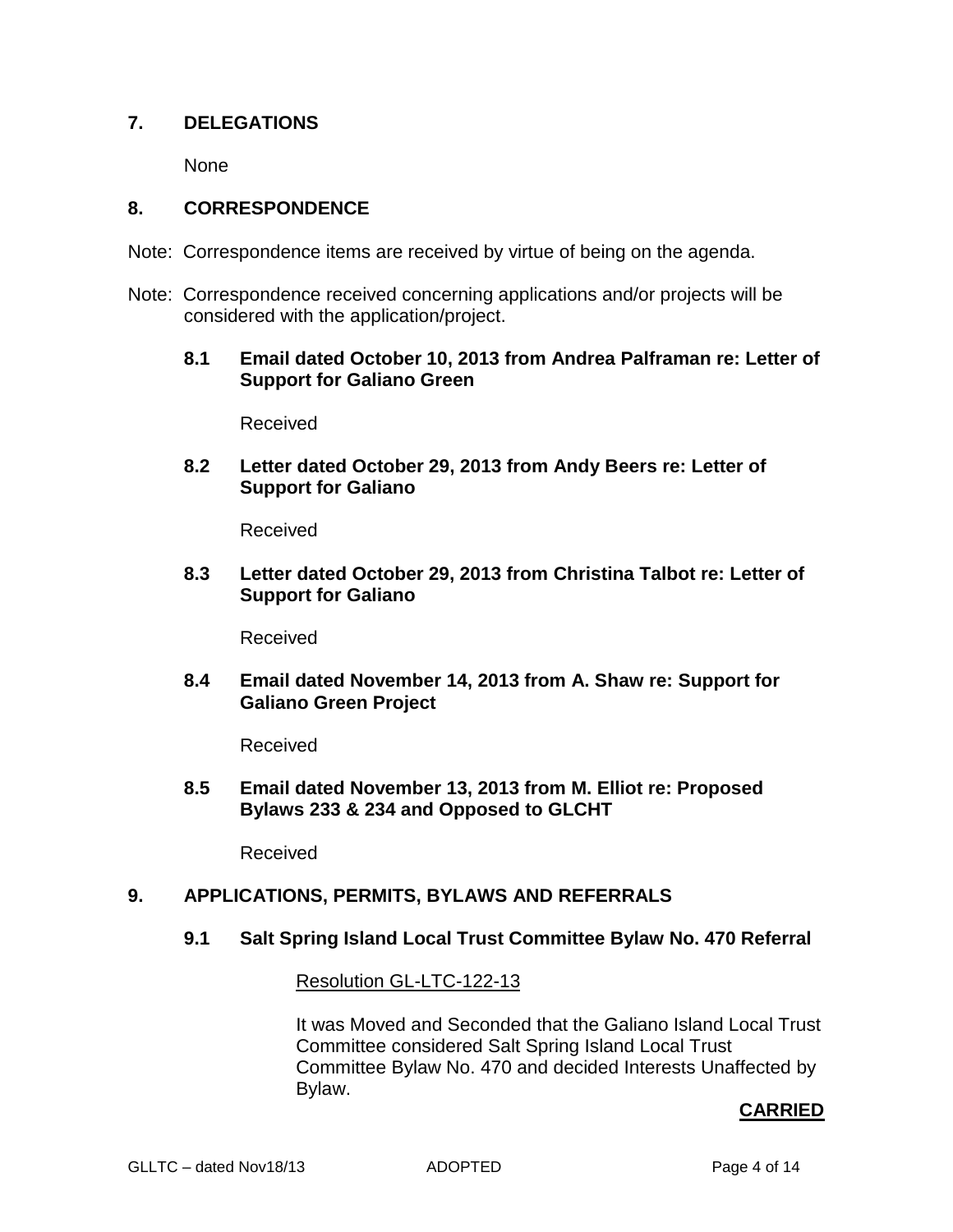# **9.2 Salt Spring Island Local Trust Committee Bylaw No. 471 Referral**

# Resolution GL-LTC-123-13

It was Moved and Seconded that the Galiano Island Local Trust Committee considered Salt Spring Island Local Trust Committee Bylaw No. 471 and decided Interests Unaffected by Bylaw.

# **CARRIED**

## **9.3 2013 10 04 Islands Trust Council Strategic Plan Referral to LTC**

## Resolution GL-LTC-124-13

It was Moved and Seconded that the Galiano Island Local Trust Committee recommends an Activity addition to Islands Trust Council Strategic Plan item 1.5.3 called "Participate in Coastal Douglas Fir and Associated Ecosystems Conservation Partnership" with Measure of Success being "Active Participation" and Status being "Depict Galiano's Membership".

# **CARRIED**

The LTC noted that Trust Council Strategic Plan item 2.1.3 (Green Shores for Home credit rating incentive system in one LTA) should reflect that the Thetis Island LTC is piloting such.

There was some discussion regarding the Natural Areas Protection Tax Exemption Program (NAPTEP).

Resolution GL-LTC-125-13

It was Moved and Seconded that the Galiano Island Local Trust Committee recommends Islands Trust Council Strategic Plan item 3.3.2 be amended to include under Status "Groundwater Protection DPA Policy Review".

## **CARRIED**

## Resolution GL-LTC-126-13

It was Moved and Seconded that the Galiano Island Local Trust Committee recommends Islands Trust Council Strategic Plan item 6.2.2 be deleted.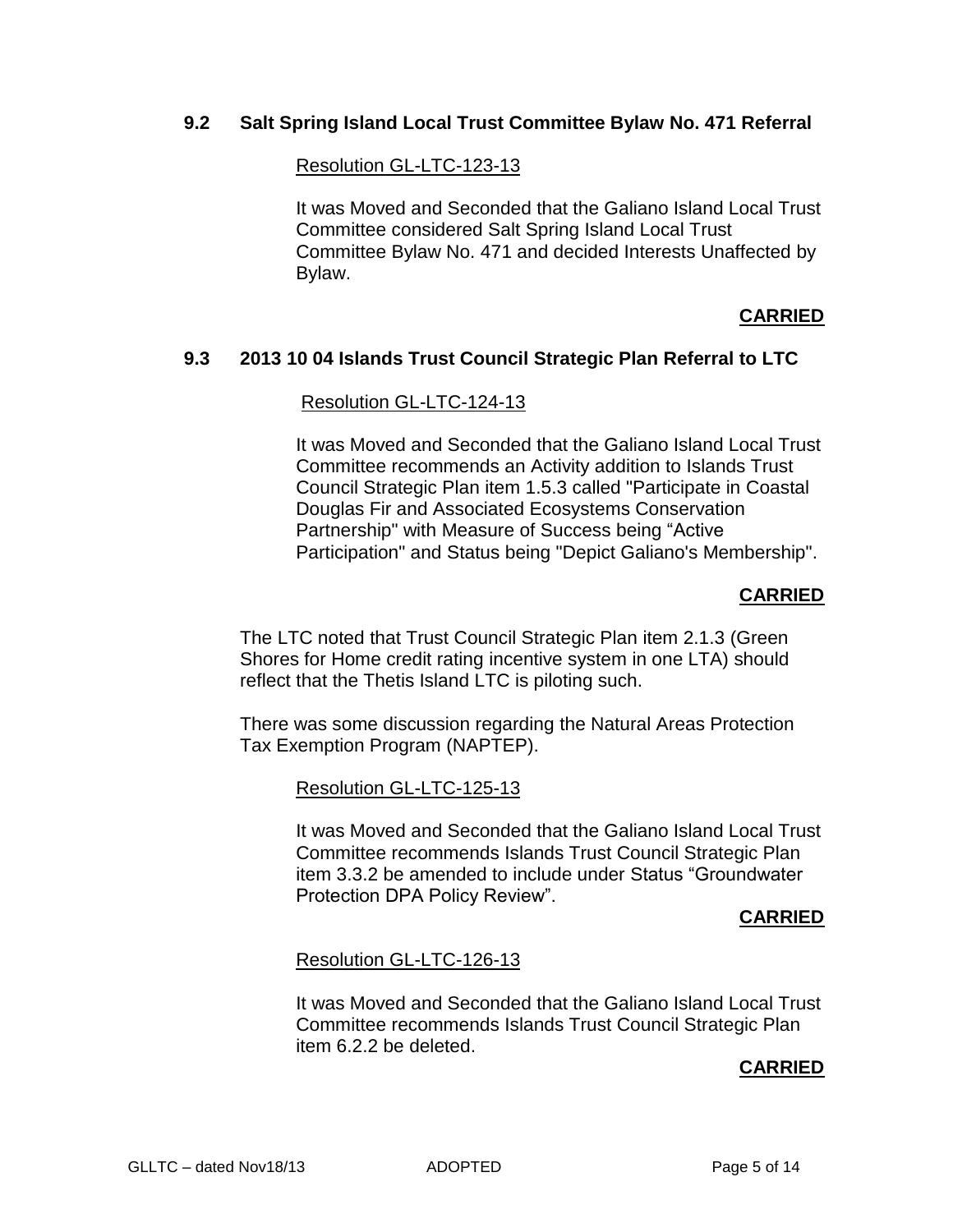# **9.4 GL-DP-2013.5 (Winmark) Staff Report**

Planner Nichols provided information from Staff Report dated October 30, 2013 (File No.: GL-DP-2013.5) Re: Development Permit for Subdivision.

Applicant Richard Dewinetz was in attendance.

## Resolution GL-LTC-127-13

It was Moved and Seconded that Galiano Island Local Trust Committee Development Permit GL-DP-2013.5 (Winmark Capital Inc.) be approved.

## **CARRIED**

## **9.5 GL-RZ-2013.1 (Landworks) Staff Report**

Planner Nichols provided information from Staff Report dated November 5, 2013 (File No.: GL-RZ-2013.1) Re: Revised Proposal for Consideration – Official Community Plan and Land Use Bylaw Amendments – District Lot 79.

Bowie Keefer and Kelly Gesner were in attendance and spoke on behalf of the application.

There was some discussion regarding staff recommendations.

Kelly Gesner stated the following: applicant is working with MoTI in order to obtain Preliminary Layout Approval (PLA); applicant plans to file for subdivision within the next week; applicant prefers to amend the existing community benefit agreement that was used in another application rather than initiate a new cost recovery agreement ; applicant will consult the Islands Trust regarding a Section 219 covenant prior to a draft being submitted for LTC review; applicant prefers that each party pay their own legal fees.

There was some discussion regarding the following: best and sustainable practices; possible covenant examples; covenant being in perpetuity; protection of sensitive ecosystems; covenant including steep slopes and riparian areas; covenant being a model for future reference; Development Permit Areas (DPA); Private Managed Forest Land (PMFL) eligibility and potential complications; emergency access; statutory right-of-way (SRW); concern regarding covenants in lieu of road dedication; and establishment of an F3 zone.

Planner Nichols stated that he would report back to the LTC regarding clarification of New Covenant Requirement, bullet point two (2) on page three (3) of the Staff Report.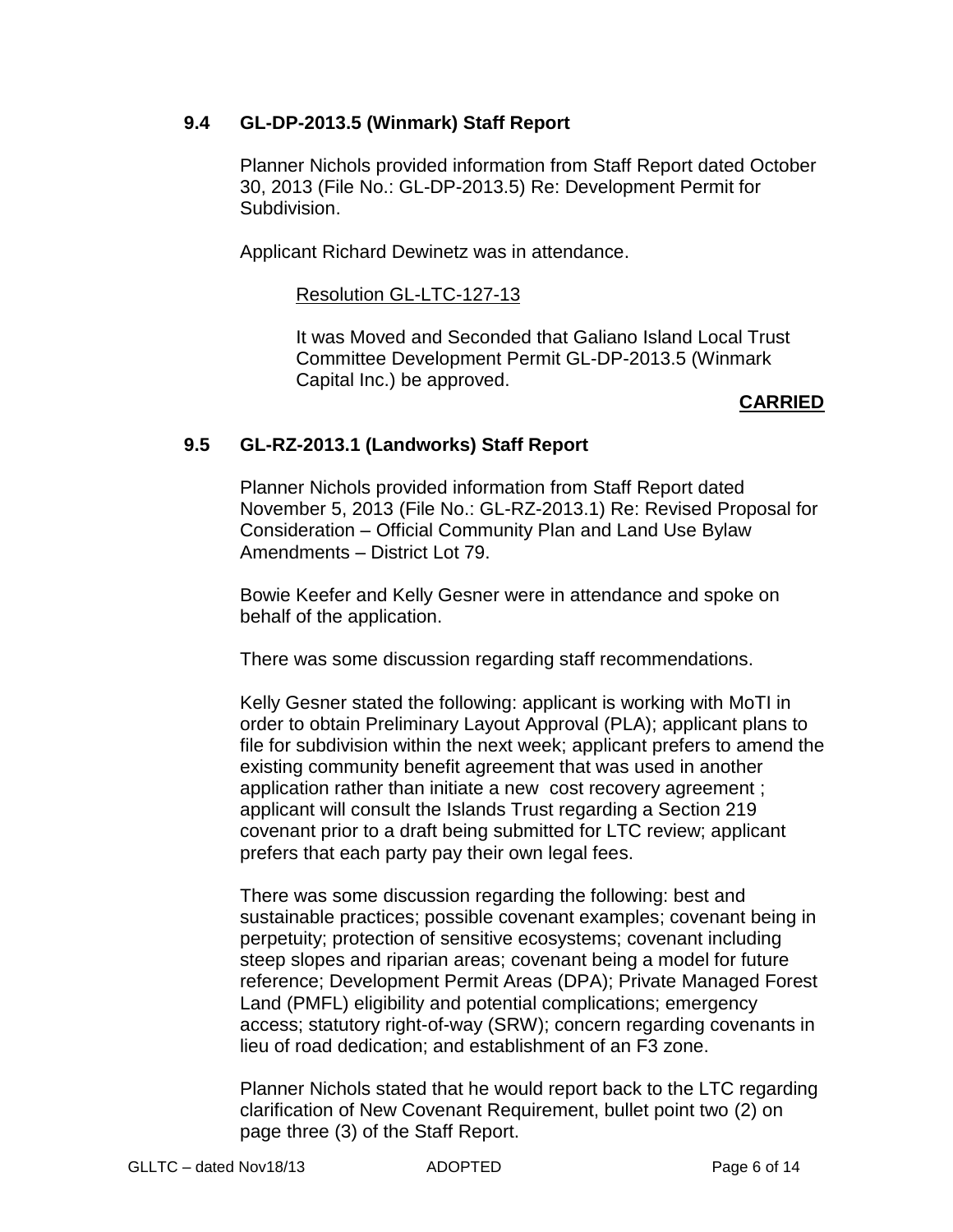Bowie Keefer stated that incorrect references/labeling regarding "Bodega Beach Trail" would be changed to "Bodega Beach Drive".

## Resolution GL-LTC-128-13

It was Moved and Seconded that the Galiano Island Local Trust Committee directs staff to contact BC Parks regarding a letter of understanding pertaining to lands being transferred as stated in proposed application GL-RZ-2013.1 (Landworks).

## **CARRIED**

## Resolution GL-LTC-129-13

It was Moved and Seconded that Galiano Island Local Trust Committee Draft Bylaw No. 244 cited as "Galiano Island Official Community Plan Bylaw No. 108, 1995, Amendment No. 2, 2013" be given First Reading.

#### **CARRIED**

## Resolution GL-LTC-130-13

It was Moved and Seconded that Galiano Island Local Trust Committee Draft Bylaw No. 245 cited as "Galiano Island Land Use Bylaw No. 127, 1999, Amendment No. 3, 2013" be given First Reading.

#### **CARRIED**

## Resolution GL-LTC-131-13

It was Moved and Seconded that the Galiano Island Local Trust Committee directs staff to schedule a Community Information Meeting and Public Hearing for Proposed Bylaw No. 244 cited as "Galiano Island Official Community Plan Bylaw No. 108, 1995, Amendment No. 2, 2013", and Proposed Bylaw No. 245 cited as "Galiano Island Land Use Bylaw No. 127, 1999, Amendment No. 3, 2013", once a subdivision Preliminary Layout Approval has been issued.

#### **CARRIED**

## Resolution GL-LTC-132-13

It was Moved and Seconded that the Galiano Island Local Trust Committee directs staff to enter into a cost recovery agreement with applicant GL-RZ-2013.1 (Landworks) for legal review of the legal undertaking pertaining to the transfer of funds from the sale of proposed Lot 5 to the Galiano Island Housing Society.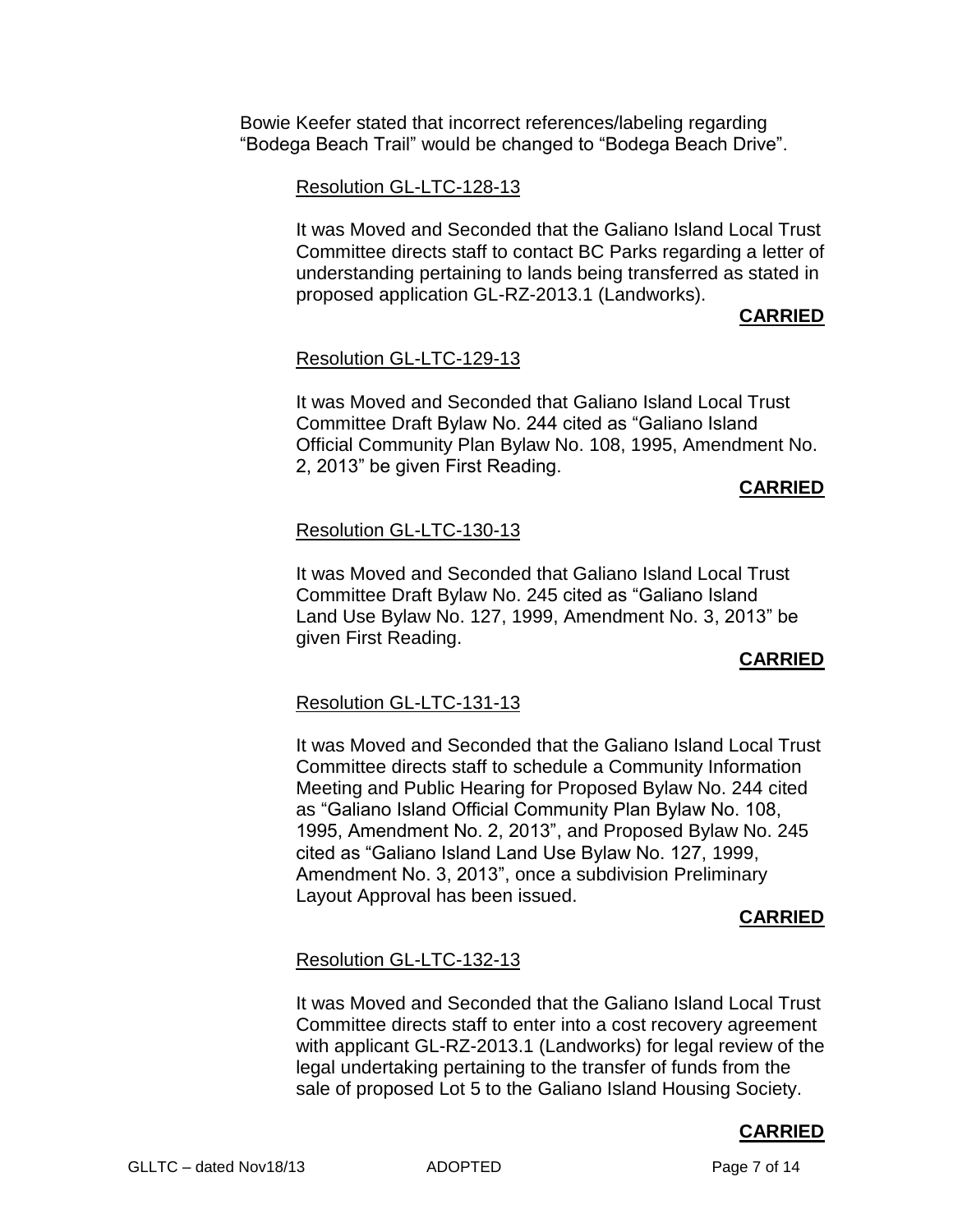## Resolution GL-LTC-133-13

It was Moved and Seconded that the Galiano Island Local Trust Committee directs staff to work with applicant GL-RZ-2013.1 (Landworks) to draft a Section 219 covenant and enter into a cost recovery agreement with the applicant for associated legal work.

## **CARRIED**

Note: There was a break at 2:20 p.m.

Note: The meeting reconvened at 2:45 p.m.

## **10. LOCAL TRUST COMMITTEE PROJECTS**

#### **10.1 Bylaw No. 238 – Staff Report**

Planner Nichols provided information from Staff Report dated October 30, 2013 (File No.: GL 6500-20 (LUB Review)) Re: Galiano Bylaw No. 238, Amendment No. 3, 2012 – A Bylaw to Amend Galiano Island Land Use Bylaw No. 127, 1999.

#### Resolution GL-LTC-134-13

It was Moved and Seconded that Galiano Island Local Trust Committee Proposed Bylaw No. 238, cited as "Galiano Island Land Use Bylaw No. 127, 1999, Amendment No. 3, 2012", be defeated and proceed no further.

#### **CARRIED**

#### **10.2 Bylaw No. 241 – Memo re: APC Comments**

Planner Nichols provided information from Memorandum dated October 29, 2013 (File Number GL 6500-20 (LUB Review)) Re: Consideration of Sawmill Definition and Contractor Yards as part of Home Occupation – Draft Bylaw No. 241 (LUB).

There was some discussion regarding the following: sawmilling; Advisory Planning Commission (APC) comments and recommendations; enforcement issues; contractor yards; concern regarding potential large-scale industrial use; and concern regarding noise.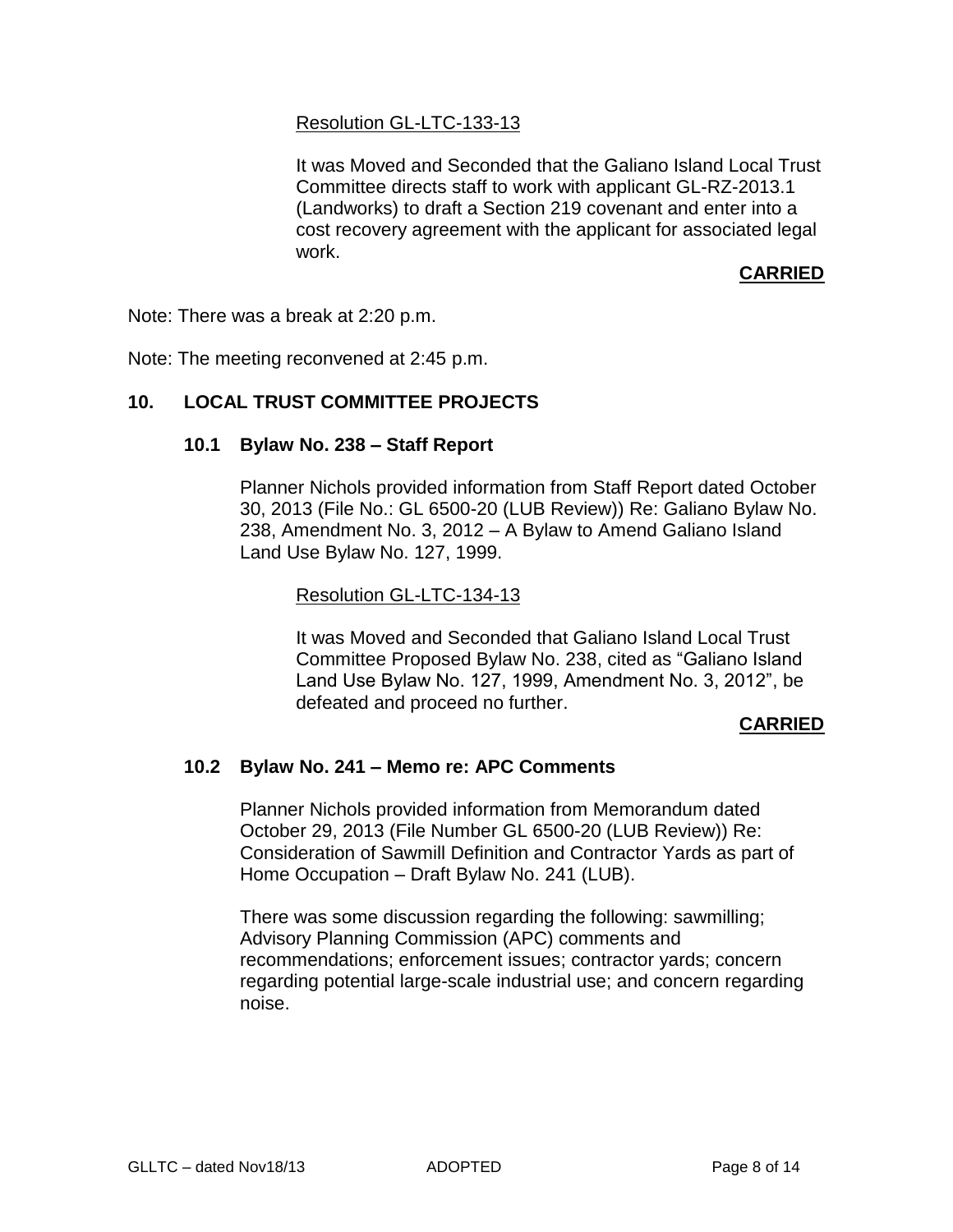## Resolution GL-LTC-135-13

It was Moved and Seconded that Galiano Island Local Trust Committee Proposed Bylaw No. 241, cited as "Galiano Island Land Use Bylaw No. 127, 1999, Amendment No. 1, 2013", be amended by deleting sections d), e), and f).

## **CARRIED**

#### Resolution GL-LTC-136-13

It was Moved and Seconded that Galiano Island Local Trust Committee Proposed Bylaw No. 241, cited as "Galiano Island Land Use Bylaw No. 127, 1999, Amendment No. 1, 2013", as amended, be given Second Reading.

## **CARRIED**

## Resolution GL-LTC-137-13

It was Moved and Seconded that the Galiano Island Local Trust Committee directs staff to schedule a Community Information Meeting and Public Hearing for Proposed Bylaw No. 241, cited as"Galiano Island Land Use Bylaw No. 127, 1999, Amendment No. 1, 2013".

# **CARRIED**

The LTC thanked the APC for their work.

#### **11. REPORTS**

## **11.1 Work Program Reports**

## **11.1.1 Work Program Report dated November 2013**

Work Program items were discussed with regards to status and action and Planner Nichols will update the Top Priorities and Projects lists according to LTC recommended amendments.

Specific to Top Priority Item No. 2 (LUB update) Activity No. 1, No. 2 and No. 3 – Planner Nichols will remove them as they are "done".

Resolution GL-LTC-138-13

It was Moved and Seconded that the Galiano Island Local Trust Committee directs staff to amend the Work Program Top Priorities list by moving Top Priority item No. 2 (LUB update) Activity Phase II items to the Work Program Projects list.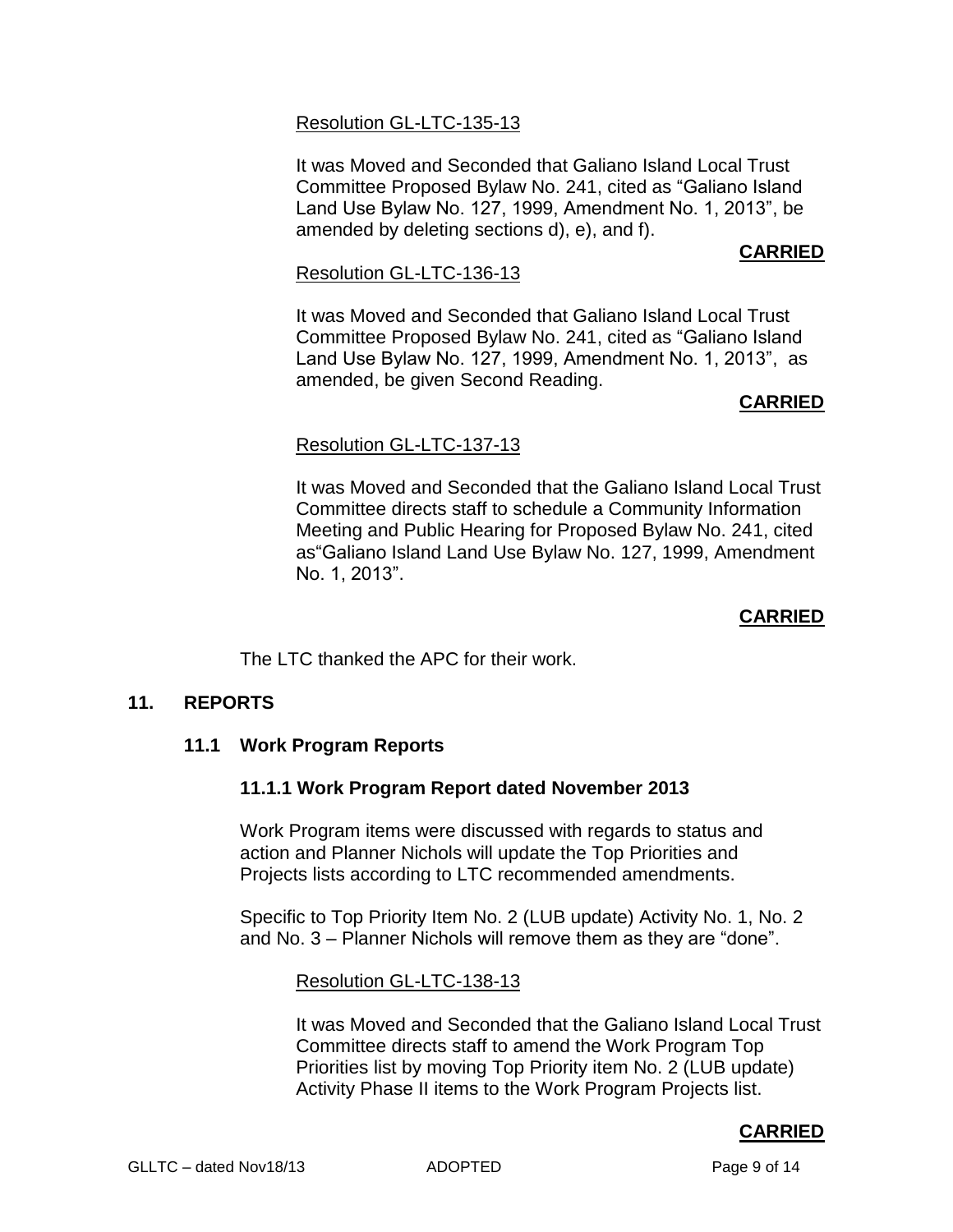# Resolution GL-LTC-139-13

It was Moved and Seconded that the Galiano Island Local Trust Committee directs staff to amend the Work Program Top Priorities list by moving Top Priority item No. 3 (Ground water protection DPA policy review) to Top Priority item No. 2 and moving Work Program Projects list item "Dock Review" to Top Priority item No. 3.

# **CARRIED**

There was some discussion regarding Projects list item No. 3.

# Resolution GL-LTC-140-13

It was Moved and Seconded that the Galiano Island Local Trust Committee directs staff to amend the Work Program Projects list by adding a new item with the Description being "Light Industrial Zoning" and the Activity being "Review inventory assessment of existing and potential light industrial zones".

# **CARRIED**

# Resolution GL-LTC-141-13

It was Moved and Seconded that the Galiano Island Local Trust Committee directs staff to amend the Work Program Projects list by deleting items No. 2 (OCP amendment to review definition of "tree") and No. 6 (Procedure Bylaw Update).

# **CARRIED**

## **11.2 Applications Reports**

## **11.2.1 Applications Report dated November 2013**

Planner Nichols provided information and applications were discussed with regards to status and action.

# **11.3 Expense/Budget Reports**

# **11.3.1 LTC Expense Report dated October 2013**

Provided for information purposes only.

The LTC commented that the next report would be more accurate.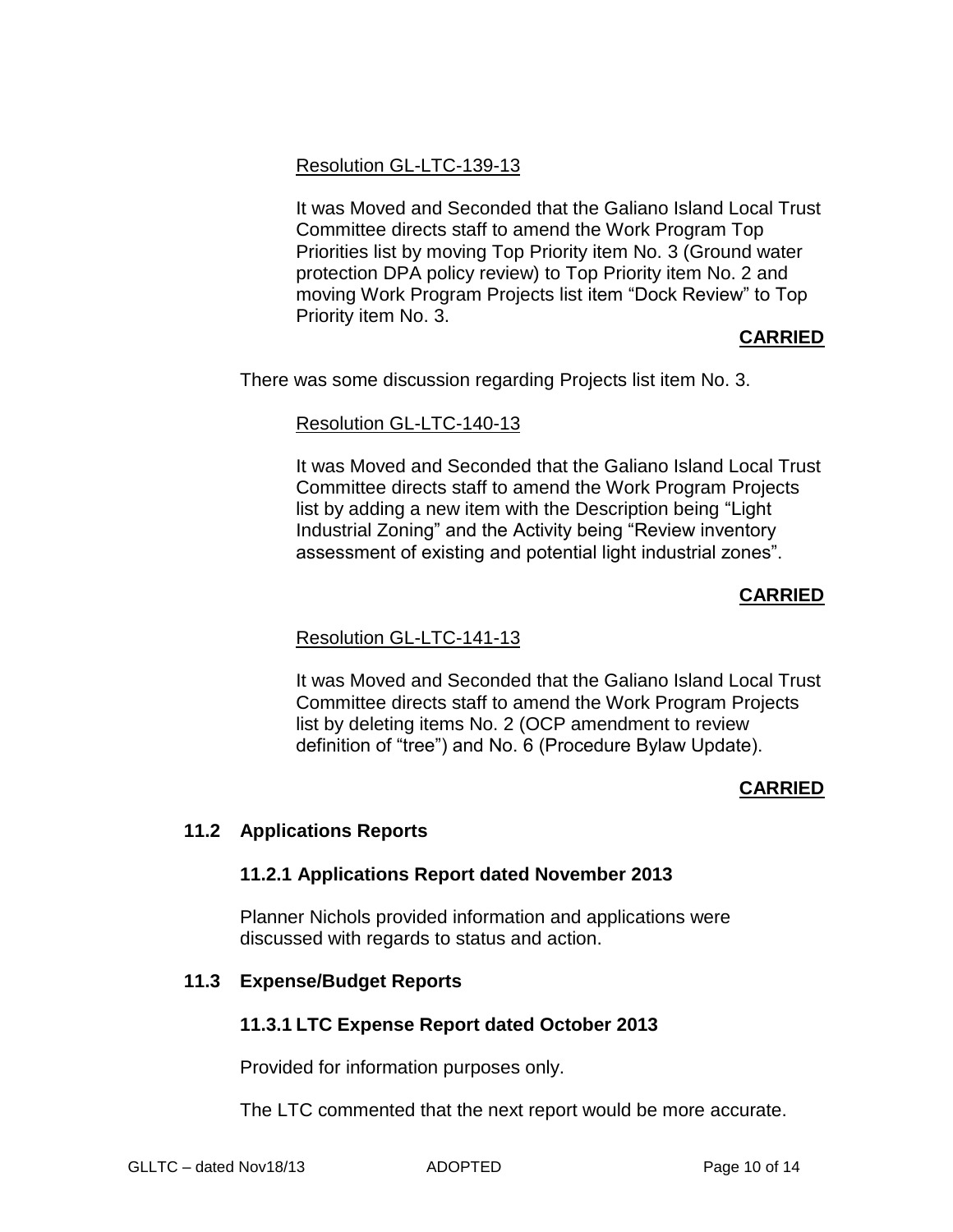## **11.4 Bylaw Enforcement**

None

## **11.5 Policies and Standing Resolutions Report**

Provided for information purposes only.

## **11.6 Galiano Island LTC Web Page for Review**

Chair Hancock asked for any additions or changes to the LTC web page; specific amendments are listed below and Planner Nichols will update routine items as necessary.

## Resolution GL-LTC-142-13

It was Moved and Seconded that the Galiano Island Local Trust Committee directs staff to add the Islands Trust Water Education Project page link to the Galiano Island web page.

# **CARRIED**

## **11.7 Chair's Report**

Chair Hancock stated that the Executive Committee has been busy preparing for the next Trust Council meeting, which will be held in Victoria, December 3<sup>rd</sup> - 5<sup>th</sup>, 2013, and that highlights would include the following: half-a-day dedicated to sustainable economic issues; hosting seven (7) regional districts directors, non-governmental organizations (NGO); Chambers of Commerce for a conversation toward island best practices and various approaches to achieving more sustainable local economies; a workshop on invasive species; and a first look at the 2014-2015 budget, which comes up for adoption in March 2014.

## **11.8 Trustee Report**

Trustee Decario stated that she has had a busy month concerning the following: attended a Southern Planning Committee meeting in Sidney, BC, regarding economic development; preparing for the next Trust Council meeting; attended a local planning meeting; attended two financial planning meetings; attended the GLCHT CIM; would hopefully be meeting with a MoTI operations technician this week regarding Galiano's parking issues; and attended to her duties in general (emails, phone calls, office hours etc.).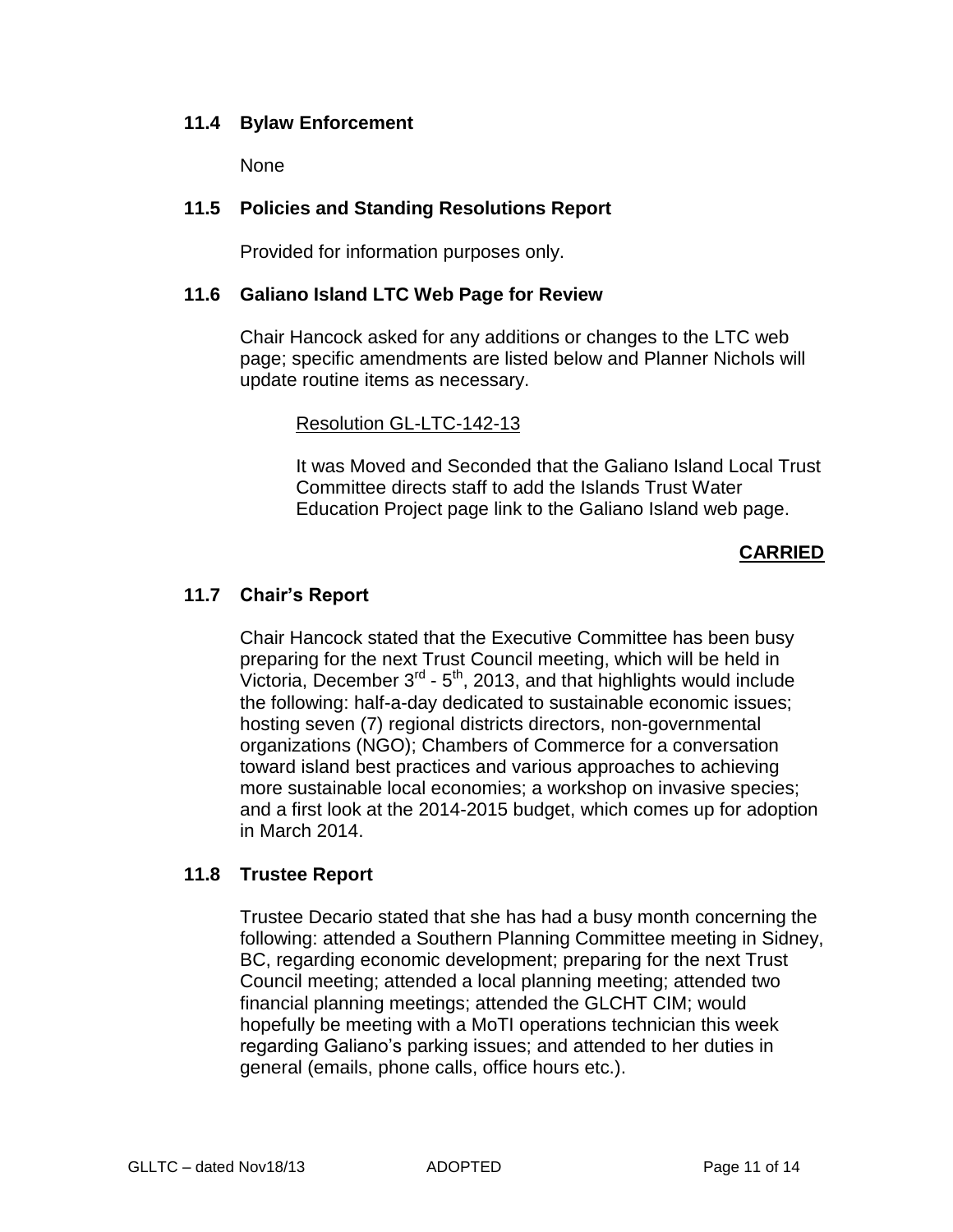Trustee Pottle stated that she: attended a Southern Planning Committee meeting in Sidney, BC regarding economic development; attended the GLCHT CIM; is available to meet with people during and/or outside her scheduled office hours; and attended to her duties in general (emails, phone calls, office hours etc.).

## **12. OTHER BUSINESS**

## **12.1 Upcoming Meetings**

The next meeting of the Galiano Local Trust Committee will be held on December 9, 2013 at 12:30 p.m., at the South Community Hall, Galiano Island.

## **12.2 Proposed Galiano Local Trust Committee 2014 Meeting Schedule**

## Resolution GL-LTC-143-13

It was Moved and Seconded that the Galiano Island Local Trust Committee amends the Proposed Galiano Local Trust Committee 2014 Meeting Schedule by moving the September 8 meeting to the South Community Hall and deleting the December 1 meeting and that the Proposed Galiano Local Trust Committee 2014 Meeting Schedule as amended be Adopted.

## **CARRIED**

## **12.3 Email from Lisa Gordon re: Water Resource for Islanders – New Islands Trust Web Pages**

Received

#### **12.4 Southern Gulf Islands Harbours Commission Bylaw**

#### Resolution GL-LTC-144-13

It was Moved and Seconded that the Galiano Island Local Trust Committee requests that the Capital Regional District refer any proposed amendments to the Southern Gulf Islands Harbours Commission Bylaw to the Galiano Island Local Trust Committee for comment as provided for in the Capital Regional District/Islands Trust Protocol.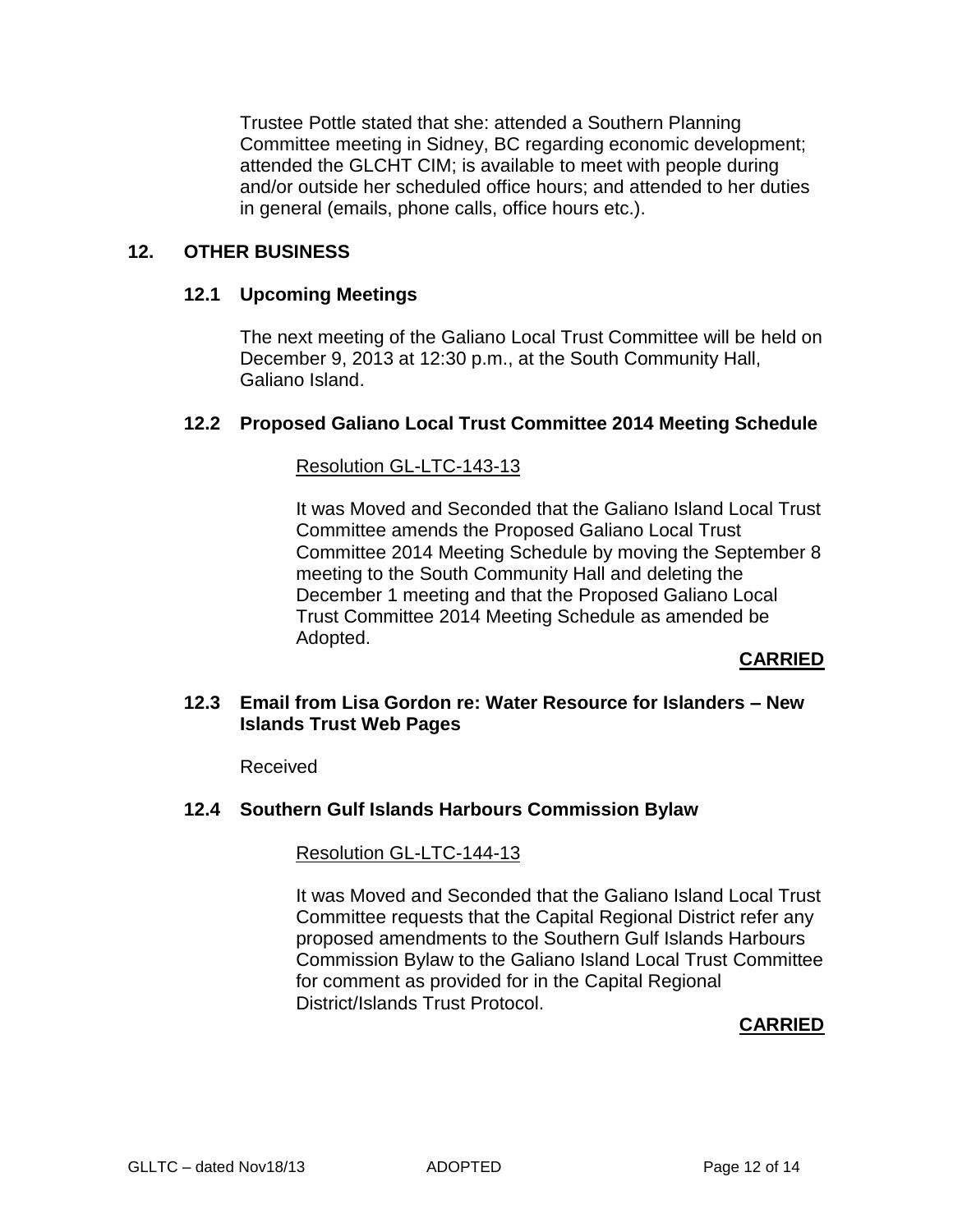# **13. TOWN HALL MEETING**

Chair Hancock invited the public to make comment.

**Tom Hennessy** stated on behalf of GLCHT that concerns raised by M. Elliot could be addressed.

**Gary Coward** stated support for the LTC to consider many groups as potential recipients of community benefit via applications, especially all affordable housing groups.

**Ron Taylor** stated support for monies acquired for community benefit(s) being used for items that have a clear benefit to the community rather than items such as administration.

**Gary Coward** stated concern with LTC process regarding community benefit.

**Tom Hennessy** stated support for the LTC to consider many groups as potential recipients of community benefit via applications and without applicant(s) influence.

There being no further comments from the public, Chair Hancock closed the Town Hall meeting.

# **14. MOTION TO CLOSE MEETING**

#### Resolution GL-LTC-145-13

It was Moved and Seconded THAT, pursuant to Section 90(d), (f) and (g) of the Community Charter, the Galiano Island Local Trust Committee resolves to close the meeting to the public for the purpose of adopting October 7, 2013 Galiano LTC In Camera Minutes and to consider legal advice on a potential litigation issue; and further that staff and Recording Secretary remain present.

## **CARRIED**

Note: the public was asked to adjourn at 4:10 p.m.

See separate In Camera Meeting minutes dated November 18, 2013.

Note: the public reconvened at 4:40 p.m.

# **15. RECALL TO ORDER**

Chair Hancock stated there was nothing to report.